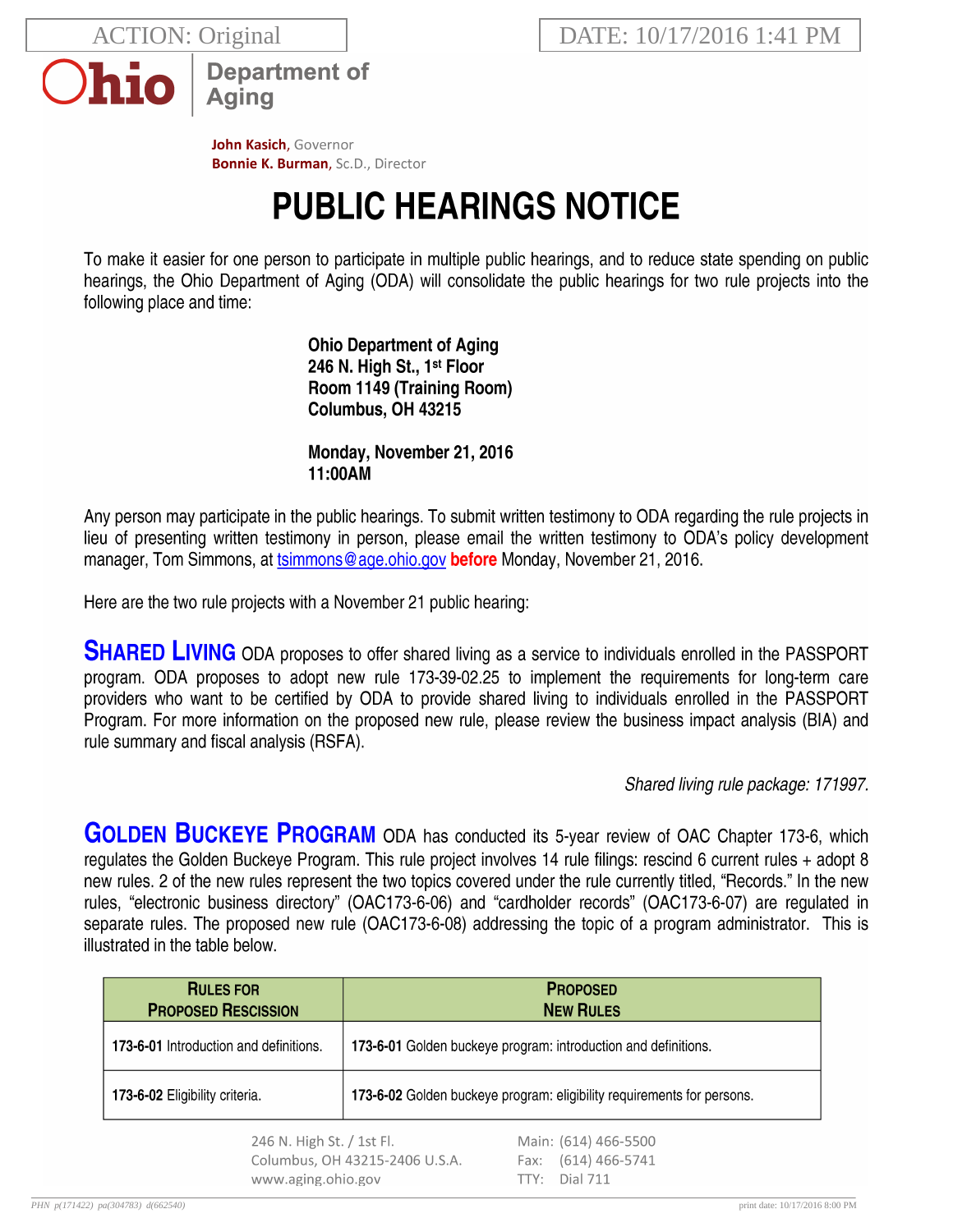| <b>RULES FOR</b><br><b>PROPOSED RESCISSION</b>                                | <b>PROPOSED</b><br><b>NEW RULES</b>                                                                    |  |
|-------------------------------------------------------------------------------|--------------------------------------------------------------------------------------------------------|--|
| 173-6-03 Enrollment process for those<br>sixty years of age or older.         | 173-6-03 Golden buckeye program: enrollment process for persons sixty years of<br>age or older.        |  |
| 173-6-04 Enrollment process for those<br>eighteen to fifty-nine years of age. | 173-6-04 Golden buckeye program: enrollment process for those eighteen to fifty-<br>nine years of age. |  |
| <b>173-6-05</b> Vendor participation.                                         | 173-6-05 Golden buckeye program: business participation agreements.                                    |  |
| <b>173-3-06 Records.</b>                                                      | 173-6-06 Golden buckeye program: electronic business directory.                                        |  |
|                                                                               | 173-6-07 Golden buckeye program: cardholder records.                                                   |  |
|                                                                               | 173-6-08 Golden buckeye program: ODA's administrator.                                                  |  |

**AMENDMENTS:** ODA's proposed new chapter of rules will contain the following amendments when compared to the rules ODA is simultaneously proposing to rescind:

- Replace language in OAC173-6-05 about paper applications for businesses and instead only mention the [web](http://aging.test.ohio.gov/gbenroll/enroll/enrollmerchant.aspx)[based business participation agreements](http://aging.test.ohio.gov/gbenroll/enroll/enrollmerchant.aspx).
- Split the topics in the rule currently titled "Records" into 2 new rules:
	- $\circ$  A new rule (OAC173-6-06) requiring ODA to publish an online directory of participating businesses. (ODA already publishes this.)
	- o A new rule (OAC173-6-07) covering the topic of cardholder records.
- In the new rule on cardholder records (OAC173-6-07), make reference to the regulations on handling confidential personal information in OAC Chapter 173-13.
- Adopt a new rule (OAC173-6-08) on delegating its administrative duties to a 3<sup>rd</sup>-party administrator.

**SYSTEMATIC TERMINOLOGY UPDATES:** ODA's proposed new chapter of rules contains non-substantive updates when compare to the rules ODA is simultaneously proposing to rescind. ODA proposes to make such updates as part of a strategy to systematically update the terminology in all ODA rules. The following are examples of the non-substantive updates proposed for this chapter:

- Begin each rule title with "Golden buckeye program." <sup>[1](#page-1-0)</sup> This aids online searches for the rules.
- Refer to the program as the "golden buckeye program."<sup>[2](#page-1-1)</sup>
- Use "requirements" not "criteria."[3](#page-1-2)

 $\overline{a}$ 

<span id="page-1-0"></span><sup>1</sup> The Ohio Legislative Service Commission does not presently allow state agencies to capitalize the letters in the names of programs unless a letter is the first word in a rule's title, the first word in a sentence, "Ohio," "United States," or an acronym.

<span id="page-1-1"></span><sup>2</sup> *Ibid.*

<span id="page-1-2"></span><sup>&</sup>lt;sup>3</sup> This eliminates using "criterion" when using the singular.